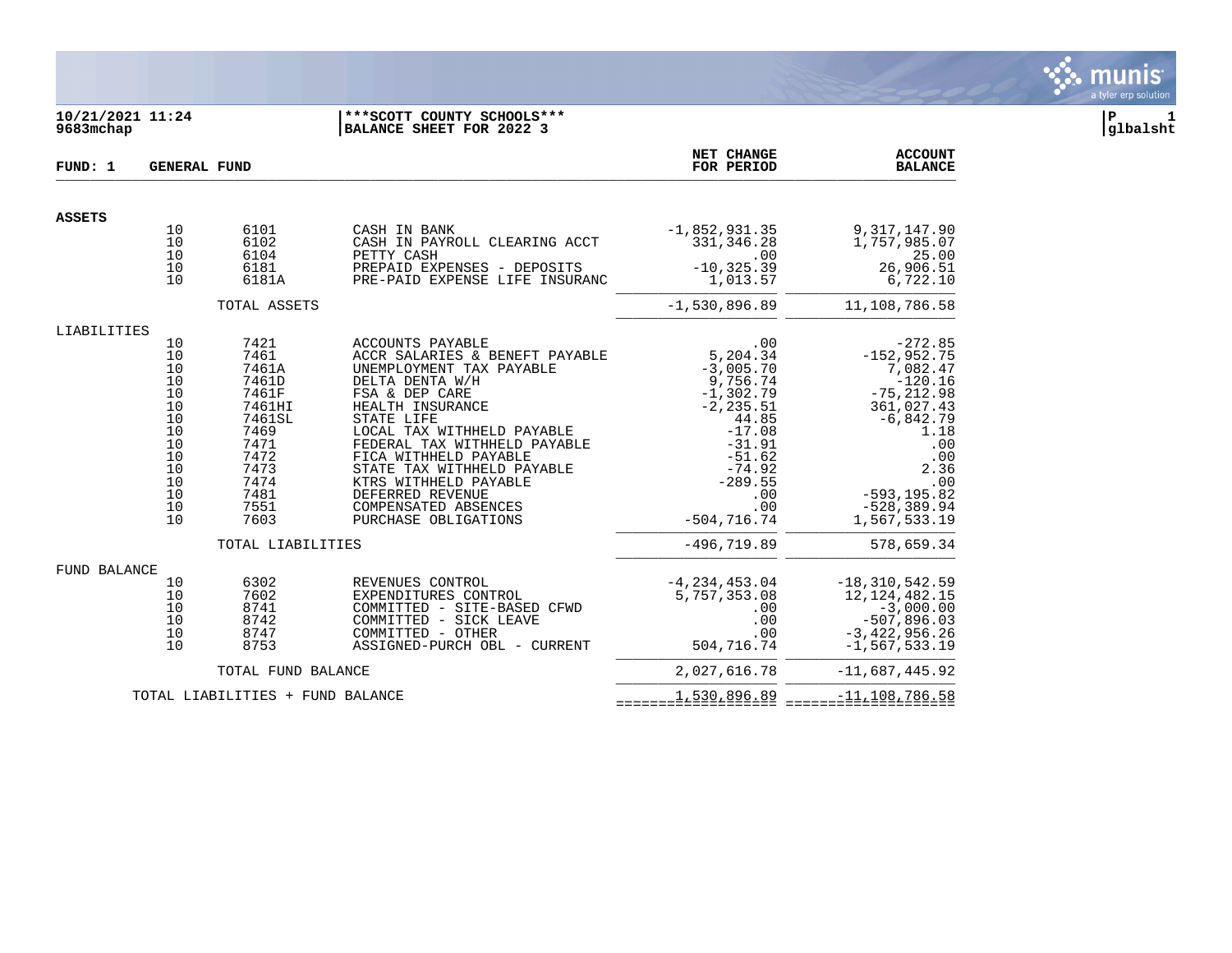

### **10/21/2021 11:24 |\*\*\*SCOTT COUNTY SCHOOLS\*\*\* |P 2 9683mchap |BALANCE SHEET FOR 2022 3 |glbalsht**

| FUND: 2       |                            | SPECIAL REVENUE                      |                                                                                                                          | <b>NET CHANGE</b><br>FOR PERIOD                             | <b>ACCOUNT</b><br><b>BALANCE</b>                                                    |
|---------------|----------------------------|--------------------------------------|--------------------------------------------------------------------------------------------------------------------------|-------------------------------------------------------------|-------------------------------------------------------------------------------------|
| <b>ASSETS</b> |                            |                                      |                                                                                                                          |                                                             |                                                                                     |
|               | 20                         | 6101                                 | CASH IN BANK                                                                                                             | 740,538.76                                                  | 95,337.50                                                                           |
|               |                            | TOTAL ASSETS                         |                                                                                                                          | 740,538.76                                                  | 95,337.50                                                                           |
| LIABILITIES   |                            |                                      |                                                                                                                          |                                                             |                                                                                     |
|               | 20<br>20                   | 7421<br>7603                         | ACCOUNTS PAYABLE<br>PURCHASE OBLIGATIONS                                                                                 | .00<br>$-159, 947.20$                                       | 125.00<br>1,345,999.25                                                              |
|               |                            | TOTAL LIABILITIES                    |                                                                                                                          | $-159, 947.20$                                              | 1,346,124.25                                                                        |
| FUND BALANCE  |                            |                                      |                                                                                                                          |                                                             |                                                                                     |
|               | 20<br>20<br>20<br>20<br>20 | 6302<br>7602<br>8731<br>8753<br>8770 | REVENUES CONTROL<br>EXPENDITURES CONTROL<br>RESTRICTED GRANTS<br>ASSIGNED-PURCH OBL - CURRENT<br>UNASSIGNED FUND BALANCE | $-1,984,350.00$<br>1,243,811.24<br>.00<br>159,947.20<br>.00 | $-4,056,672.53$<br>3,961,210.03<br>149,960.48<br>$-1, 345, 999.25$<br>$-149,960.48$ |
|               |                            | TOTAL FUND BALANCE                   |                                                                                                                          | $-580, 591.56$                                              | $-1,441,461.75$                                                                     |
|               |                            | TOTAL LIABILITIES + FUND BALANCE     |                                                                                                                          | $-740,538.76$                                               | $-95, 337.50$                                                                       |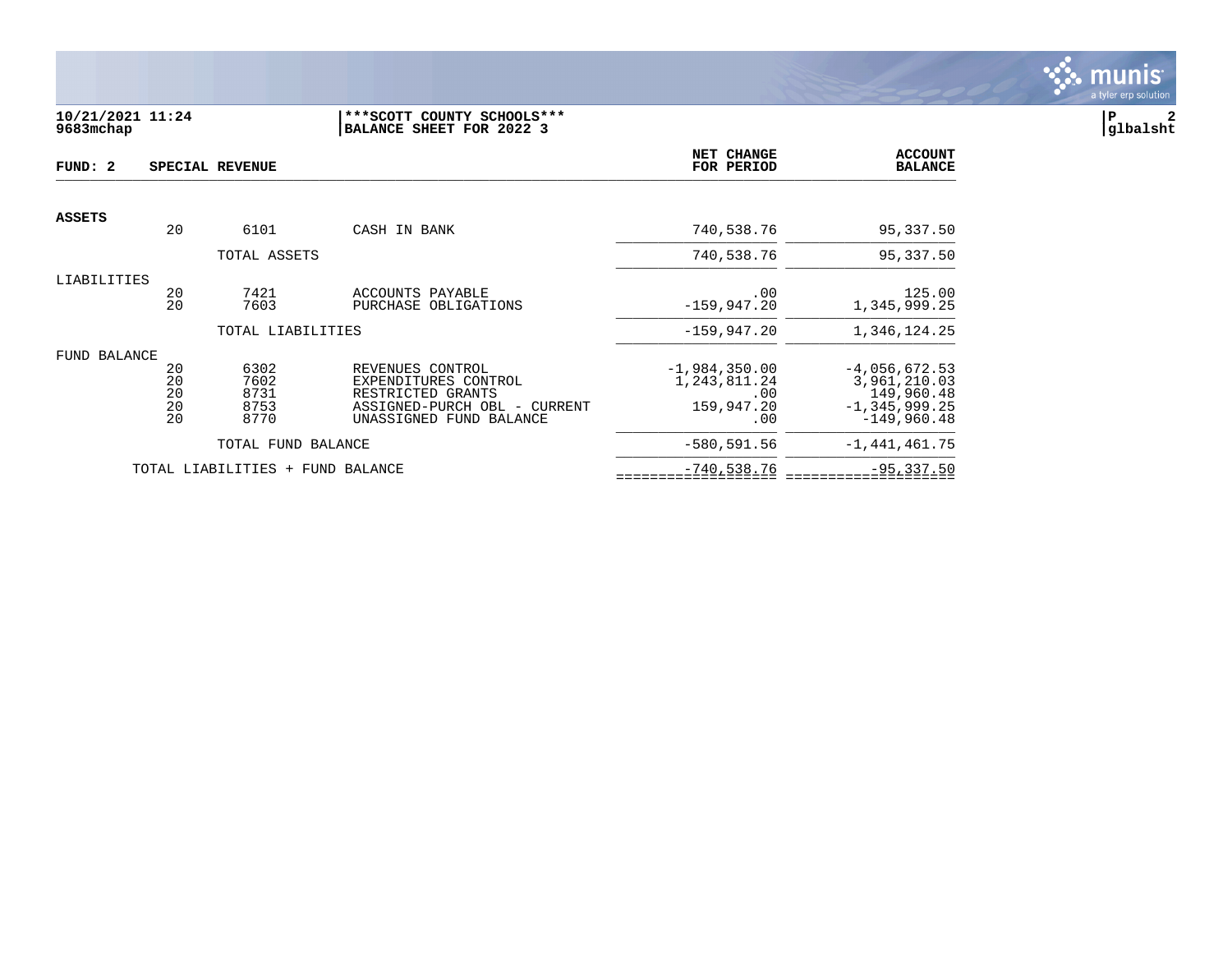

## **10/21/2021 11:24 |\*\*\*SCOTT COUNTY SCHOOLS\*\*\* |P 3 9683mchap |BALANCE SHEET FOR 2022 3 |glbalsht**

| FUND: 21      |                | SPEC REVENUE II      |                                                                             | NET CHANGE<br>FOR PERIOD               | <b>ACCOUNT</b><br><b>BALANCE</b>            |
|---------------|----------------|----------------------|-----------------------------------------------------------------------------|----------------------------------------|---------------------------------------------|
| <b>ASSETS</b> |                |                      |                                                                             |                                        |                                             |
|               | 21             | 6101                 | CASH IN BANK                                                                | 178, 173. 36                           | 702,945.32                                  |
|               |                | TOTAL ASSETS         |                                                                             | 178, 173. 36                           | 702,945.32                                  |
| LIABILITIES   | 21<br>21       | 7421<br>7603         | ACCOUNTS PAYABLE<br>PURCHASE OBLIGATIONS                                    | .00<br>$-2,468.82$                     | 100.27<br>68,096.81                         |
|               |                | TOTAL LIABILITIES    |                                                                             | $-2,468.82$                            | 68,197.08                                   |
| FUND BALANCE  | 21<br>21<br>21 | 6302<br>7602<br>8753 | REVENUES CONTROL<br>EXPENDITURES CONTROL<br>ASSIGNED-PURCH OBL -<br>CURRENT | $-213,610.12$<br>35,436.76<br>2,468.82 | $-772, 130.41$<br>69,084.82<br>$-68,096.81$ |
|               |                | TOTAL FUND BALANCE   |                                                                             | $-175,704.54$                          | $-771, 142.40$                              |
|               |                | TOTAL LIABILITIES +  | FUND BALANCE                                                                | $-178, 173.36$                         | $-702, 945.32$                              |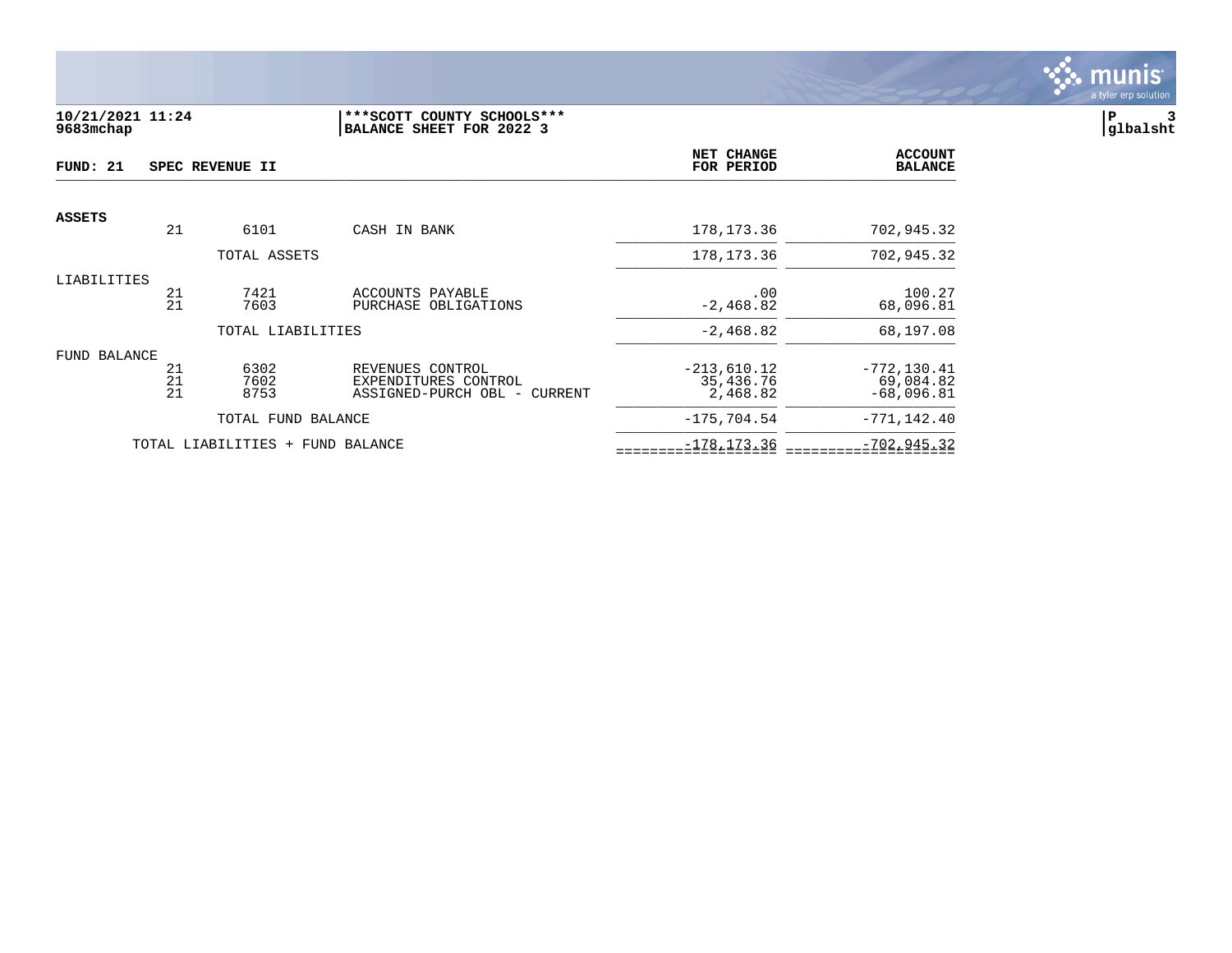

## **10/21/2021 11:24 |\*\*\*SCOTT COUNTY SCHOOLS\*\*\* |P 4 9683mchap |BALANCE SHEET FOR 2022 3 |glbalsht**

| FUND: 25      |          | SPECIAL REVENUE STUDENT ACTIVI   |                                                     | <b>NET CHANGE</b><br>FOR PERIOD | <b>ACCOUNT</b><br><b>BALANCE</b> |
|---------------|----------|----------------------------------|-----------------------------------------------------|---------------------------------|----------------------------------|
| <b>ASSETS</b> |          |                                  |                                                     |                                 |                                  |
|               | 25<br>25 | 6101<br>6153                     | CASH IN BANK<br>ACCOUNTS RECEIVABLE                 | .00<br>.00                      | 740,433.91<br>1,731.51           |
|               |          | TOTAL ASSETS                     |                                                     | .00                             | 742, 165.42                      |
| LIABILITIES   | 25       | 7421                             | ACCOUNTS PAYABLE                                    | .00                             | $-21,783.59$                     |
|               |          | TOTAL LIABILITIES                |                                                     | .00                             | $-21,783.59$                     |
| FUND BALANCE  | 25<br>25 | 8737<br>8770                     | RESTRICTED<br>- OTHER<br>UNASSIGNED<br>FUND BALANCE | .00<br>.00                      | $-668, 513.41$<br>$-51,868.42$   |
|               |          | TOTAL FUND BALANCE               |                                                     | .00                             | $-720, 381.83$                   |
|               |          | TOTAL LIABILITIES + FUND BALANCE |                                                     | .00                             | $-742, 165.42$                   |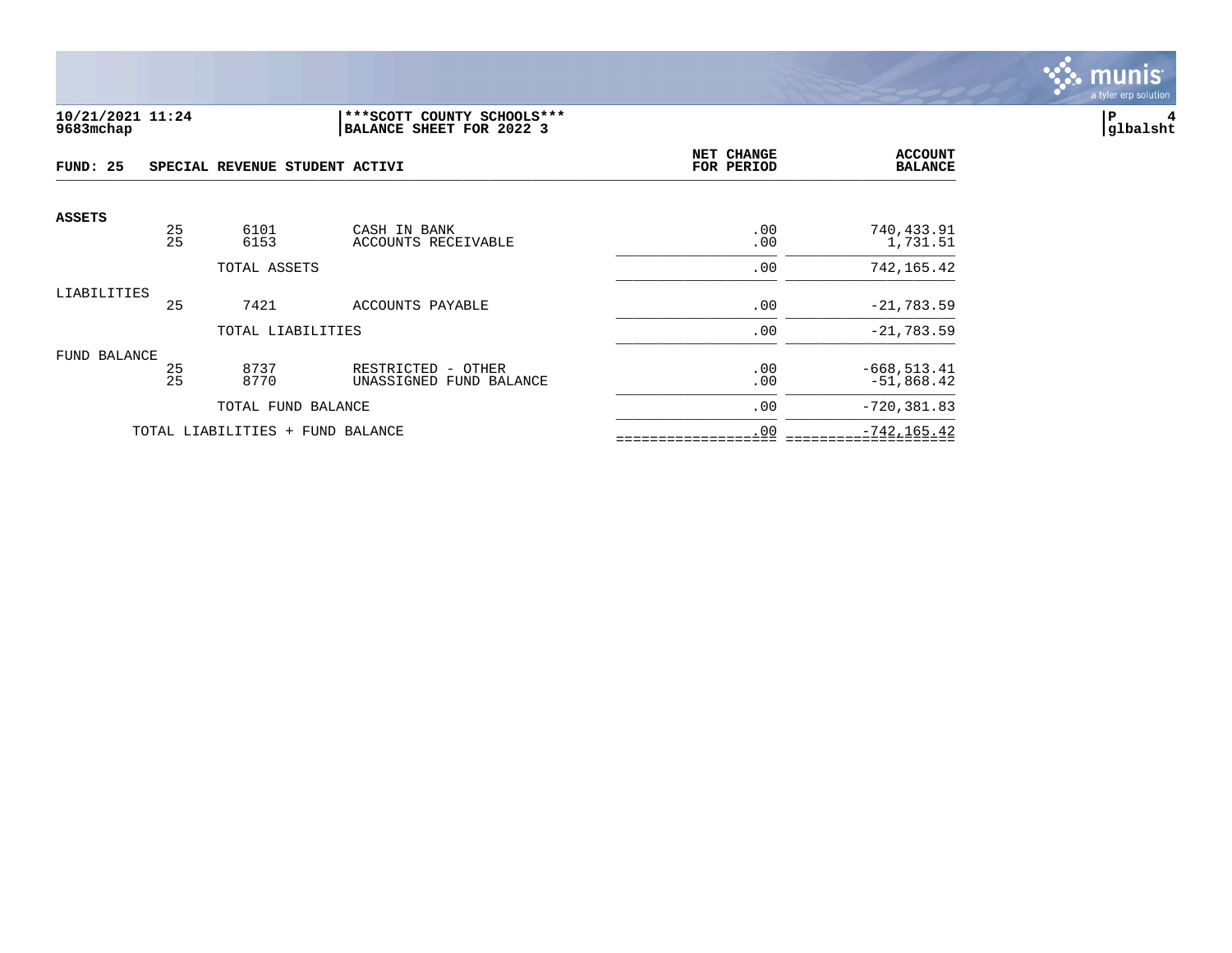

# **10/21/2021 11:24 |\*\*\*SCOTT COUNTY SCHOOLS\*\*\* |P 5 9683mchap |BALANCE SHEET FOR 2022 3 |glbalsht**

| FUND: 310     |    | CAPITAL OUTLAY FUND              |                  | NET CHANGE<br>FOR PERIOD | <b>ACCOUNT</b><br><b>BALANCE</b> |
|---------------|----|----------------------------------|------------------|--------------------------|----------------------------------|
| <b>ASSETS</b> | 31 | 6101                             | CASH IN BANK     | .00                      | 436,257.00                       |
|               |    | TOTAL ASSETS                     |                  | .00                      | 436,257.00                       |
| FUND BALANCE  | 31 | 6302                             | REVENUES CONTROL | .00                      | $-436, 257.00$                   |
|               |    | TOTAL FUND BALANCE               |                  | .00                      | $-436, 257.00$                   |
|               |    | TOTAL LIABILITIES + FUND BALANCE |                  | .00                      | $-436, 257.00$                   |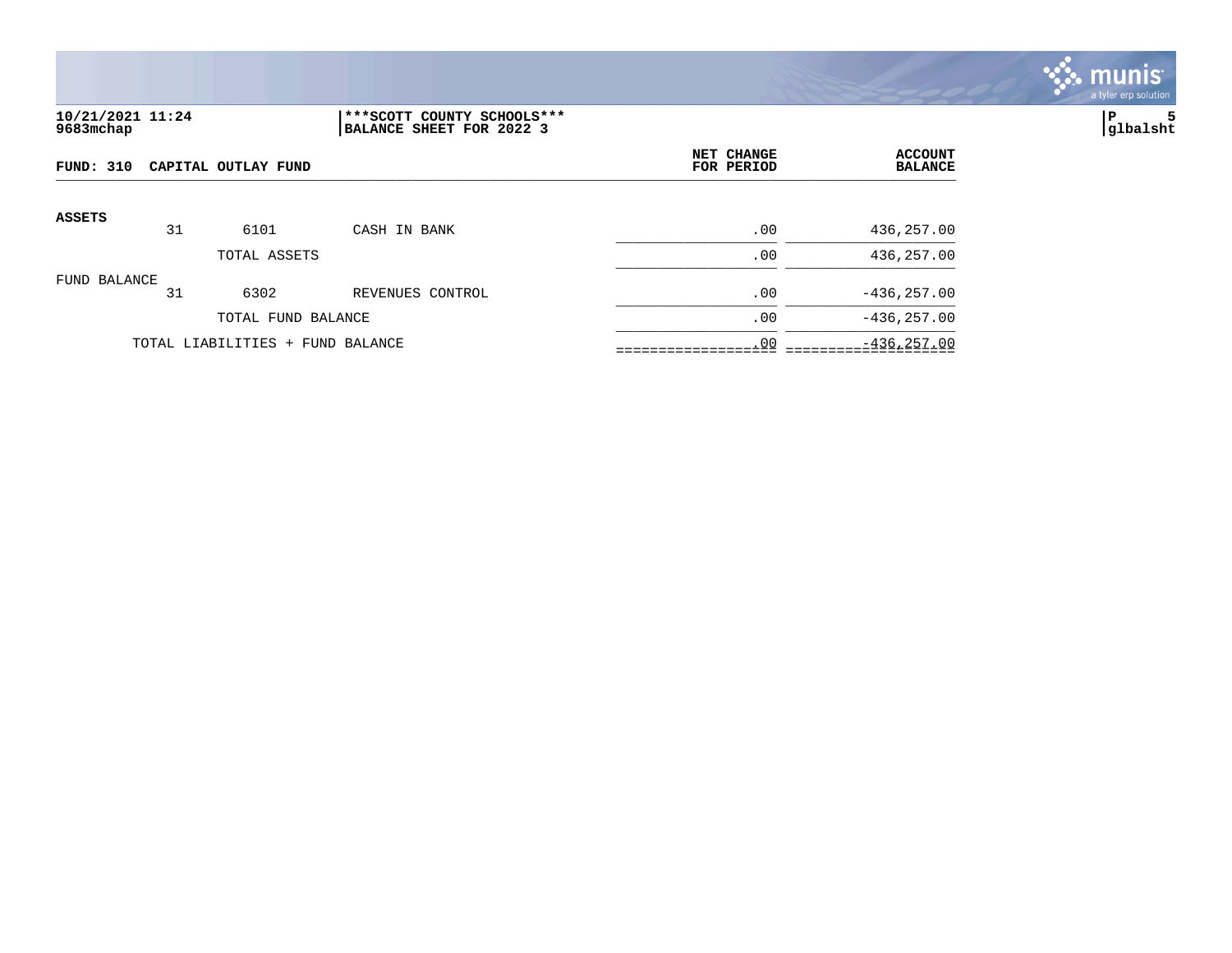

# **10/21/2021 11:24 |\*\*\*SCOTT COUNTY SCHOOLS\*\*\* |P 6 9683mchap |BALANCE SHEET FOR 2022 3 |glbalsht**

| FUND: 320     |    | BUILDING FUND (5 CENT LEVY)      |                  | NET CHANGE<br>FOR PERIOD | <b>ACCOUNT</b><br><b>BALANCE</b> |
|---------------|----|----------------------------------|------------------|--------------------------|----------------------------------|
| <b>ASSETS</b> | 32 | 6101                             | CASH IN BANK     | .00                      | 1,384,085.00                     |
|               |    | TOTAL ASSETS                     |                  | .00                      | 1,384,085.00                     |
| FUND BALANCE  | 32 | 6302                             | REVENUES CONTROL | .00                      | $-1,384,085.00$                  |
|               |    | TOTAL FUND BALANCE               |                  | .00                      | $-1,384,085.00$                  |
|               |    | TOTAL LIABILITIES + FUND BALANCE |                  | .00                      | $-1,384,085.00$                  |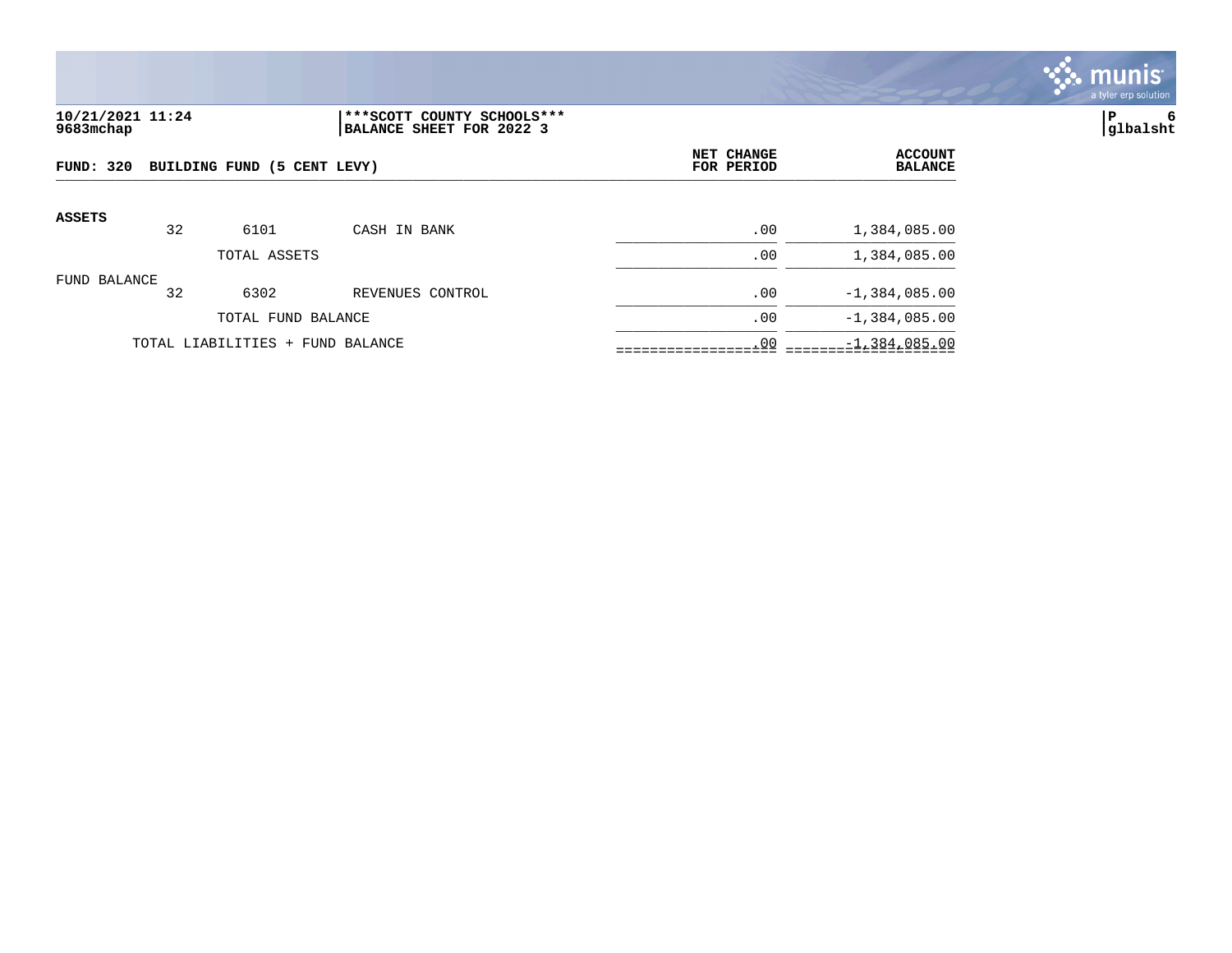

# **10/21/2021 11:24 |\*\*\*SCOTT COUNTY SCHOOLS\*\*\* |P 7 9683mchap |BALANCE SHEET FOR 2022 3 |glbalsht**

| <b>FUND: 360</b> |                | CONSTRUCTION FUND                | <b>NET CHANGE</b><br>FOR PERIOD                                                                         | <b>ACCOUNT</b><br><b>BALANCE</b> |                                                      |
|------------------|----------------|----------------------------------|---------------------------------------------------------------------------------------------------------|----------------------------------|------------------------------------------------------|
| <b>ASSETS</b>    | 36             | 6101                             | CASH IN BANK                                                                                            | $-668,849.00$                    | 1,710,666.10                                         |
|                  |                |                                  |                                                                                                         |                                  |                                                      |
|                  |                | TOTAL ASSETS                     |                                                                                                         | $-668,849.00$                    | 1,710,666.10                                         |
| LIABILITIES      | 36             | 7603                             | PURCHASE OBLIGATIONS                                                                                    | $-629,693.00$                    | 1,389,119.73                                         |
|                  |                | TOTAL LIABILITIES                |                                                                                                         | $-629,693.00$                    | 1,389,119.73                                         |
| FUND BALANCE     | 36<br>36<br>36 | 7602<br>8737<br>8753             | EXPENDITURES CONTROL<br>RESTRICTED<br>OTHER<br>$\overline{\phantom{0}}$<br>ASSIGNED-PURCH OBL - CURRENT | 668,849.00<br>.00<br>629,693.00  | 1,152,226.50<br>$-2,862,892.60$<br>$-1, 389, 119.73$ |
|                  |                | TOTAL FUND BALANCE               |                                                                                                         | 1,298,542.00                     | $-3,099,785.83$                                      |
|                  |                | TOTAL LIABILITIES + FUND BALANCE |                                                                                                         | 668,849.00                       | $-1,710,666.10$                                      |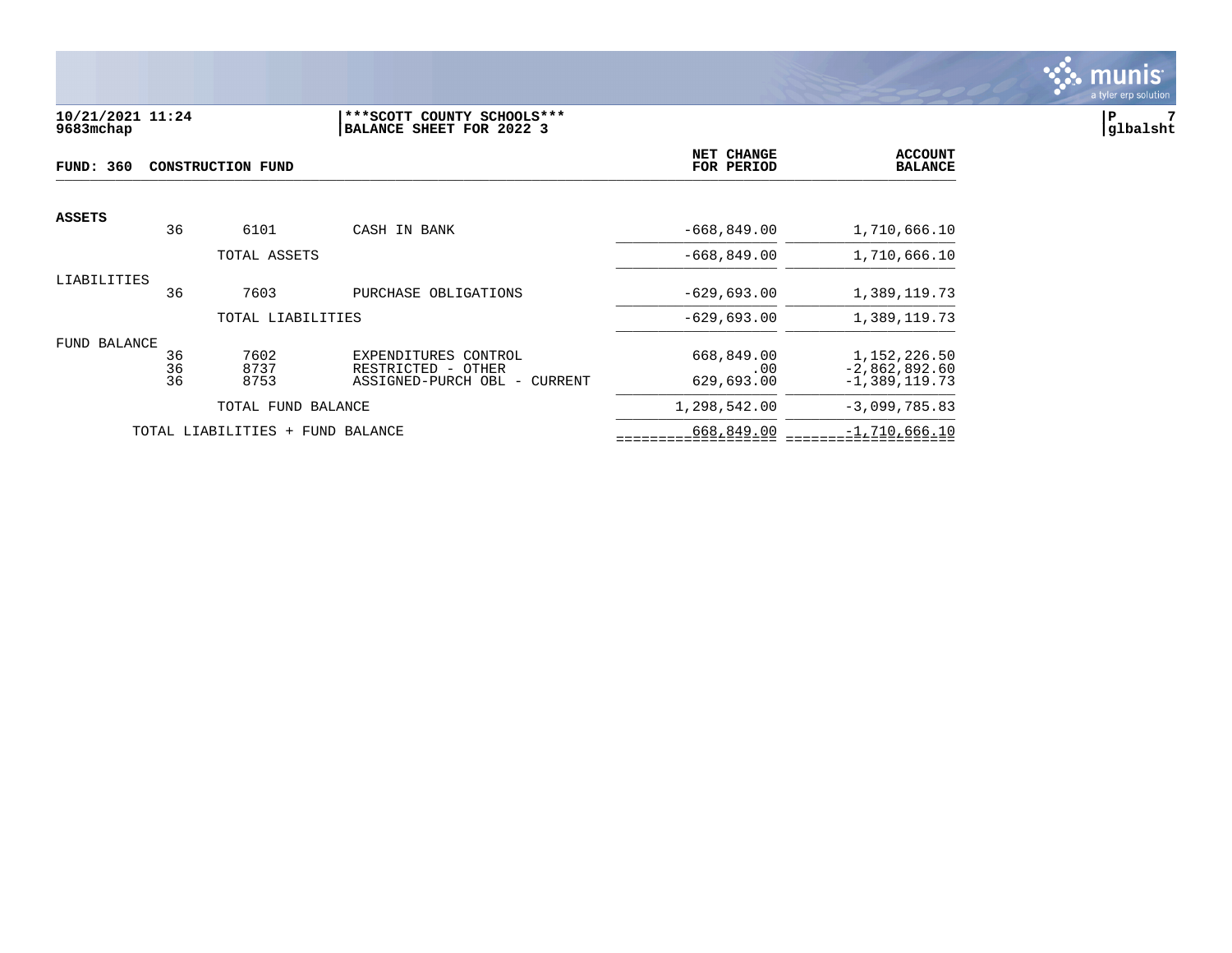

**10/21/2021 11:24 |\*\*\*SCOTT COUNTY SCHOOLS\*\*\* |P 8 9683mchap |BALANCE SHEET FOR 2022 3 |glbalsht**

| FUND: 400                        |          | DEBT SERVICE       | NET CHANGE<br>FOR PERIOD                             | <b>ACCOUNT</b><br><b>BALANCE</b> |                             |
|----------------------------------|----------|--------------------|------------------------------------------------------|----------------------------------|-----------------------------|
| <b>ASSETS</b>                    | 40<br>40 | 6101<br>6102       | CASH IN BANK                                         | $-227,973.34$                    | $-3,057,046.83$             |
|                                  |          | TOTAL ASSETS       | CASH HELD BY BOND PAYING                             | .00<br>$-227,973.34$             | 2,405.10<br>$-3,054,641.73$ |
| FUND BALANCE                     | 40<br>40 | 7602<br>8736       | EXPENDITURES CONTROL<br>RESTRICTED -<br>DEBT SERVICE | 227,973.34<br>.00                | 3,058,961.50<br>$-4,319.77$ |
|                                  |          | TOTAL FUND BALANCE |                                                      | 227,973.34                       | 3,054,641.73                |
| TOTAL LIABILITIES + FUND BALANCE |          |                    |                                                      | 227,973.34                       | 3,054,641.73                |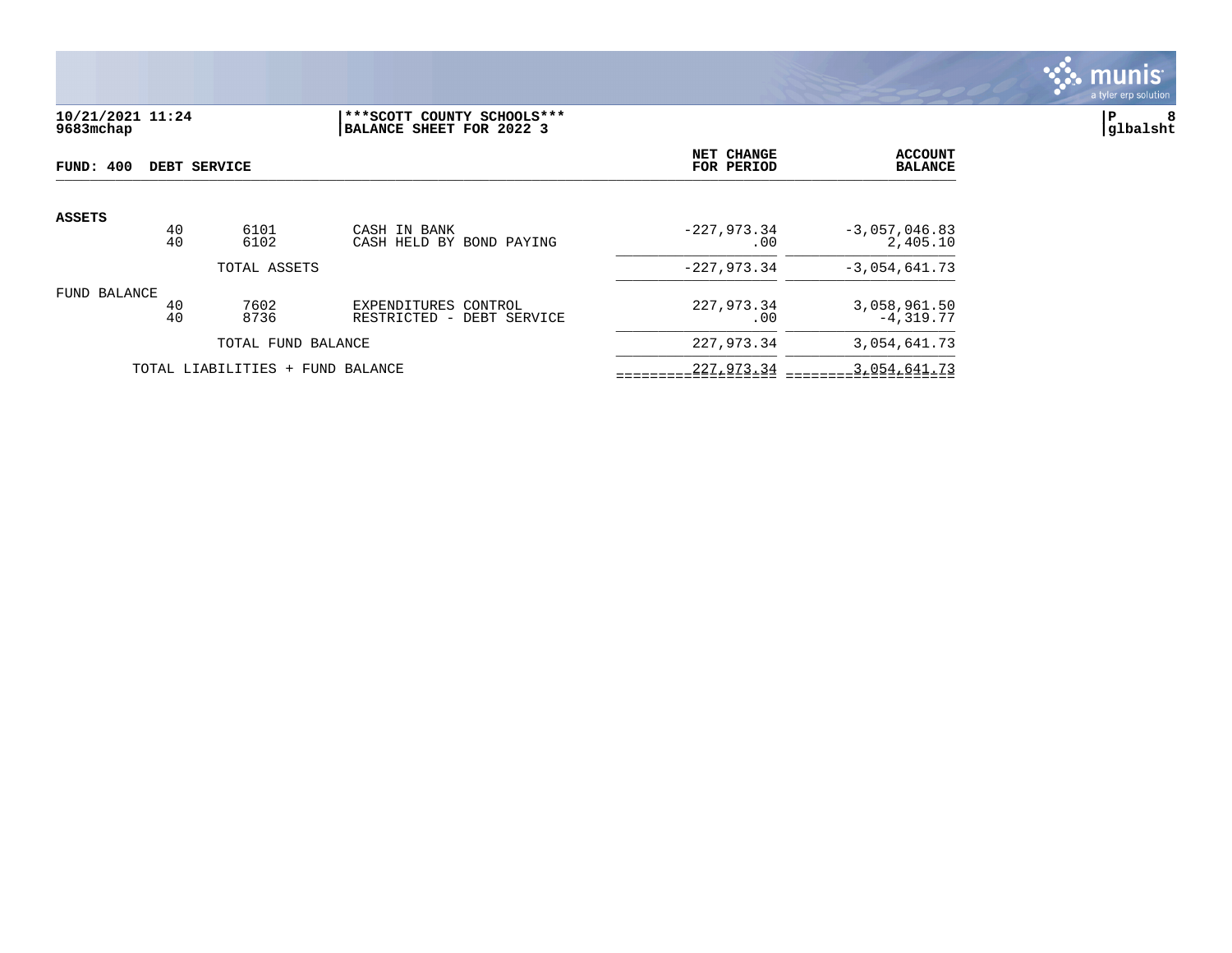

#### **10/21/2021 11:24 |\*\*\*SCOTT COUNTY SCHOOLS\*\*\* |P 9 9683mchap |BALANCE SHEET FOR 2022 3 |glbalsht**

| FUND: 51<br>FOOD SERVICE FUND |                                  |                                                  |                                                                                                                                                                     | NET CHANGE<br>FOR PERIOD                                           | <b>ACCOUNT</b><br><b>BALANCE</b>                                                            |
|-------------------------------|----------------------------------|--------------------------------------------------|---------------------------------------------------------------------------------------------------------------------------------------------------------------------|--------------------------------------------------------------------|---------------------------------------------------------------------------------------------|
| <b>ASSETS</b>                 |                                  |                                                  |                                                                                                                                                                     |                                                                    |                                                                                             |
|                               | 51<br>51<br>51<br>51<br>51       | 6101<br>6102<br>6171<br>64000<br>6400P           | CASH IN BANK<br>CASH FOOD SERVICE DEPOSIT<br>INVENTORIES FOR CONSUMPTION<br>DEFERRED OUTFLOWS OF RES OPEB<br>DEFERRED OUTFLOWS RES PENSION                          | 245,980.47<br>$-400, 521.38$<br>.00<br>.00<br>.00                  | $-974, 634.24$<br>357,199.40<br>141,567.90<br>181,251.00<br>268,514.00                      |
|                               |                                  | TOTAL ASSETS                                     |                                                                                                                                                                     | $-154.540.91$                                                      | $-26, 101.94$                                                                               |
| LIABILITIES                   |                                  |                                                  |                                                                                                                                                                     |                                                                    |                                                                                             |
|                               | 51<br>51<br>51<br>51<br>51<br>51 | 7421<br>75410<br>7541P<br>7603<br>77000<br>7700P | ACCOUNTS PAYABLE<br>UNFUNDED OPEB LIABILITY<br>UNFUNDED PENSION LIABILITIES P<br>PURCHASE OBLIGATIONS<br>DEFERRED INFLOW RES OPEB<br>DEFERRED INFLOW OF RES- PENSIO | .00<br>.00<br>.00<br>61,359.61<br>.00<br>.00                       | 20.00<br>$-826, 545.00$<br>$-1,040,507.00$<br>478,617.78<br>$-235, 109.00$<br>$-41, 287.00$ |
|                               |                                  | TOTAL LIABILITIES                                |                                                                                                                                                                     | 61,359.61                                                          | $-1,664,810.22$                                                                             |
| <b>FUND BALANCE</b>           | 51<br>51<br>51<br>51<br>51<br>51 | 6302<br>7602<br>87370<br>8737P<br>8739<br>8753   | REVENUES CONTROL<br>EXPENDITURES CONTROL<br>RESTRICTED OPEB LIAB ENTERPRIS<br>RESTRICTED-PENSION<br>RESTRICTED-NET ASSETS (FD SVC)<br>ASSIGNED-PURCH OBL - CURRENT  | $-356, 255.83$<br>510,796.74<br>.00<br>.00<br>.00<br>$-61, 359.61$ | $-509, 544.75$<br>944, 451.56<br>880,403.00<br>813,280.00<br>40,940.13<br>$-478,617.78$     |
|                               |                                  | TOTAL FUND BALANCE                               |                                                                                                                                                                     | 93,181.30                                                          | 1,690,912.16                                                                                |
|                               |                                  | TOTAL LIABILITIES + FUND BALANCE                 |                                                                                                                                                                     | 154,540.91                                                         | 26, 101.94                                                                                  |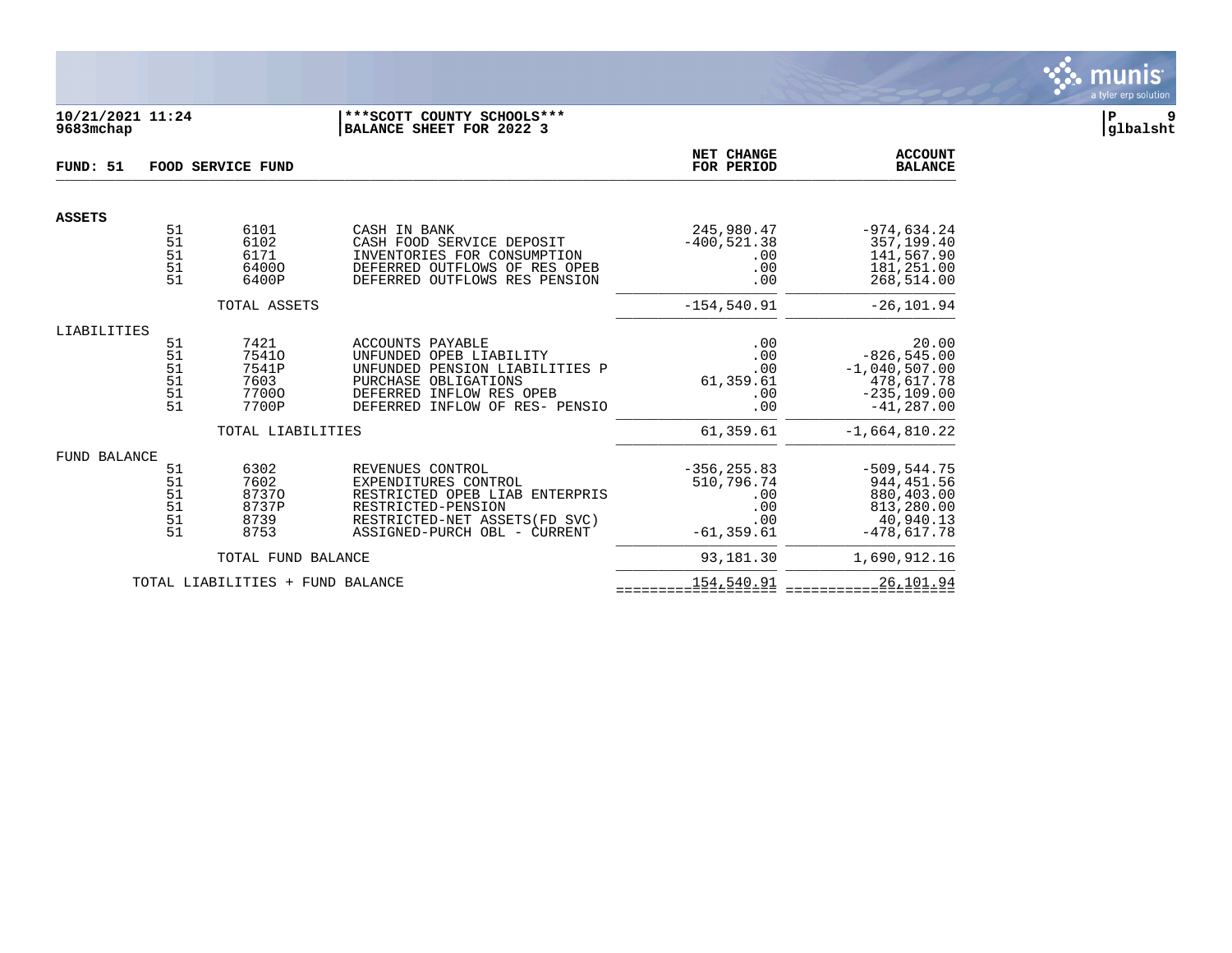| FUND: 52            | <b>ENTERPRISE FUND</b>                              |                                        |                                                                                                                                         | NET CHANGE<br>FOR PERIOD                             | <b>ACCOUNT</b><br><b>BALANCE</b>                                         |
|---------------------|-----------------------------------------------------|----------------------------------------|-----------------------------------------------------------------------------------------------------------------------------------------|------------------------------------------------------|--------------------------------------------------------------------------|
|                     |                                                     |                                        |                                                                                                                                         |                                                      |                                                                          |
| <b>ASSETS</b>       | $\begin{array}{c} 52 \\ 52 \end{array}$<br>52<br>52 | 6101<br>6102<br>64000<br>6400P         | CASH IN BANK<br>DAYCARE DEPOSITORY ACCT<br>DEFERRED OUTFLOWS OF RES OPEB<br>DEFERRED OUTFLOWS RES PENSION                               | 21,461.99<br>33,801.45<br>.00<br>.00                 | 160,813.28<br>115,814.18<br>56,996.00<br>84,436.00                       |
|                     |                                                     | TOTAL ASSETS                           |                                                                                                                                         | 55,263.44                                            | 418,059.46                                                               |
| LIABILITIES         | 52                                                  | 75410                                  | UNFUNDED OPEB LIABILITY                                                                                                                 | .00                                                  | $-259,913.00$                                                            |
|                     | 52<br>$\begin{array}{c} 52 \\ 52 \end{array}$<br>52 | 7541P<br>7603<br>77000<br>7700P        | PENSION LIABILITIES P<br>UNFUNDED<br>PURCHASE<br>OBLIGATIONS<br>INFLOW RES OPEB<br>DEFERRED<br><b>DEFERRED</b><br>INFLOW OF RES- PENSIO | .00<br>$-8, 254.90$<br>.00<br>.00                    | $-327, 195.00$<br>16,212.10<br>$-73,932.00$<br>$-12,983.00$              |
|                     |                                                     | TOTAL LIABILITIES                      |                                                                                                                                         | $-8, 254.90$                                         | $-657,810.90$                                                            |
| <b>FUND BALANCE</b> | 52<br>52<br>$\overline{52}$<br>52<br>52             | 6302<br>7602<br>87370<br>8737P<br>8753 | REVENUES CONTROL<br>EXPENDITURES CONTROL<br>RESTRICTED OPEB LIAB ENTERPRIS<br>RESTRICTED-PENSION<br>ASSIGNED-PURCH OBL - CURRENT        | $-123,671.45$<br>68,408.01<br>.00<br>.00<br>8,254.90 | $-375, 545.60$<br>98,918.14<br>276,849.00<br>255,742.00<br>$-16, 212.10$ |
|                     |                                                     | TOTAL FUND BALANCE                     |                                                                                                                                         | $-47,008.54$                                         | 239,751.44                                                               |
|                     |                                                     | TOTAL LIABILITIES + FUND BALANCE       |                                                                                                                                         | $-55, 263.44$                                        | $-418,059.46$                                                            |

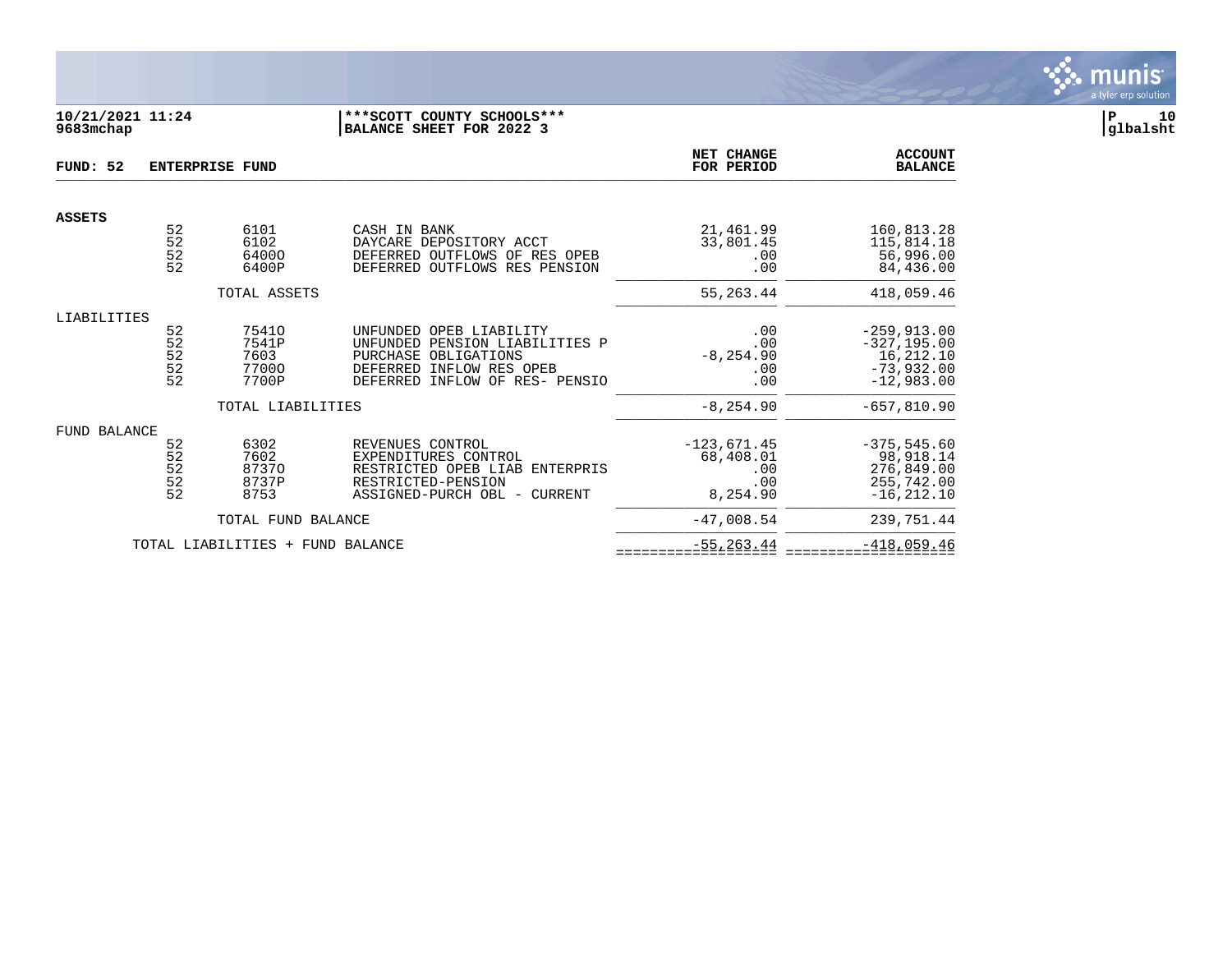

## **10/21/2021 11:24 |\*\*\*SCOTT COUNTY SCHOOLS\*\*\* |P 11 9683mchap |BALANCE SHEET FOR 2022 3 |glbalsht**

|              |                | FUND: 7000 PEN., INV., & PRIVATE TRUST FU |                                                                | NET CHANGE<br>FOR PERIOD | <b>ACCOUNT</b><br><b>BALANCE</b>         |
|--------------|----------------|-------------------------------------------|----------------------------------------------------------------|--------------------------|------------------------------------------|
| ASSETS       | 70             | 6101                                      | CASH IN BANK                                                   | .00                      | 32, 263. 71                              |
|              |                | TOTAL ASSETS                              |                                                                | .00                      | 32, 263. 71                              |
| FUND BALANCE | 70<br>70<br>70 | 6302<br>7602<br>8737                      | REVENUES CONTROL<br>EXPENDITURES CONTROL<br>RESTRICTED - OTHER | .00<br>.00<br>.00        | $-30, 263.71$<br>3,000.00<br>$-5,000.00$ |
|              |                | TOTAL FUND BALANCE                        |                                                                | .00                      | $-32, 263, 71$                           |
|              |                | TOTAL LIABILITIES + FUND BALANCE          |                                                                | .00                      | $-32, 263.71$                            |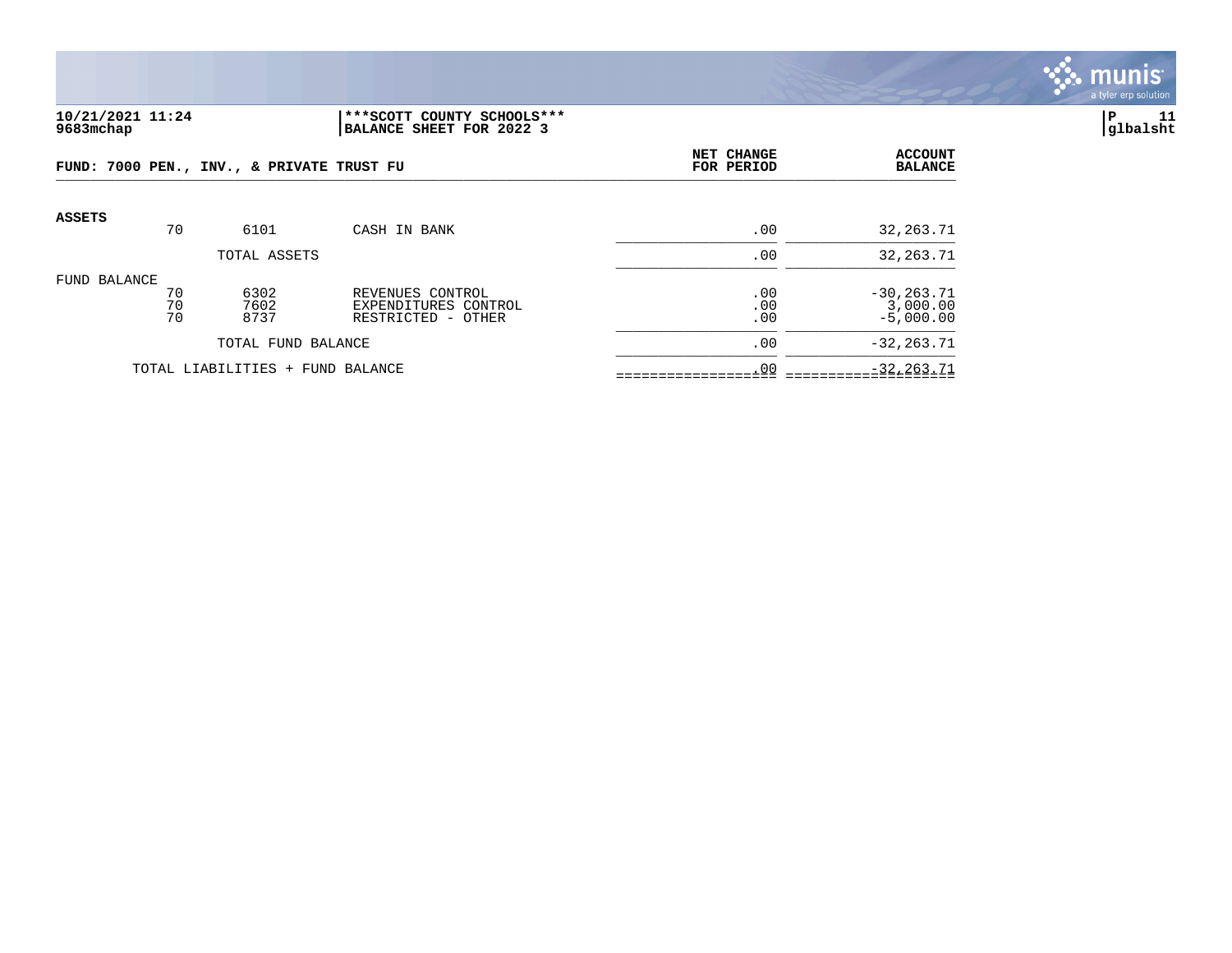| FUND: 8             |                                              | <b>GOVERNMENTAL ASSETS</b>                                   | NET CHANGE<br>FOR PERIOD                                                                                                                                                                     | <b>ACCOUNT</b><br><b>BALANCE</b>                     |                                                                                                                               |
|---------------------|----------------------------------------------|--------------------------------------------------------------|----------------------------------------------------------------------------------------------------------------------------------------------------------------------------------------------|------------------------------------------------------|-------------------------------------------------------------------------------------------------------------------------------|
|                     |                                              |                                                              |                                                                                                                                                                                              |                                                      |                                                                                                                               |
| <b>ASSETS</b>       | 80<br>80<br>80<br>80<br>80<br>80<br>80<br>80 | 6201<br>6211<br>6221<br>6231<br>6241<br>6251<br>6261<br>6271 | LAND<br>LAND IMPROVEMENTS<br>BUILDING AND IMPROVEMENTS<br>TECHNOLOGY EOUIPMENT<br>VEHICLES<br>GENERAL EQUIPMENT<br>CONSTRUCTION WORK IN PROGRESS<br>INFRASTRUCTURE                           | .00<br>.00<br>.00<br>.00<br>.00<br>.00<br>.00<br>.00 | 9, 258, 173. 23<br>6,529,142.66<br>304, 316, 132.76<br>1,940,152.41<br>9,598,686.48<br>2,654,263.46<br>796,150.00<br>9,413.00 |
|                     |                                              | TOTAL ASSETS                                                 |                                                                                                                                                                                              | .00                                                  | 335, 102, 114.00                                                                                                              |
| LIABILITIES         | 80<br>80<br>80<br>80<br>80<br>80             | 6212<br>6222<br>6232<br>6242<br>6252<br>6272                 | - LAND IMPROVEMENTS<br>ACCUM DEP<br>ACCUM DEP<br>- BUILDINGS & IMPROV<br>ACCUM DEP<br>- TECHNOLOGY<br>ACCUM DEP<br>- VEHICLES<br>ACCUM DEP - GENERAL EOUIPMENT<br>ACCUM DEP - INFRASTRUCTURE | .00<br>.00<br>.00<br>.00<br>.00<br>.00               | $-3,227,278.01$<br>$-66, 474, 100.76$<br>$-853, 345.09$<br>$-5,312,471.69$<br>$-1,916,264.48$<br>$-1,961.04$                  |
|                     |                                              | TOTAL LIABILITIES                                            |                                                                                                                                                                                              | .00                                                  | $-77,785,421.07$                                                                                                              |
| <b>FUND BALANCE</b> | 80                                           | 8710                                                         | INVESTMENTS GOVERNMENTAL ASSET                                                                                                                                                               | .00                                                  | $-257, 316, 692.93$                                                                                                           |
|                     |                                              | TOTAL FUND BALANCE<br>TOTAL LIABILITIES + FUND BALANCE       |                                                                                                                                                                                              | .00<br>.00                                           | $-257, 316, 692.93$<br>$-335, 102, 114.00$                                                                                    |